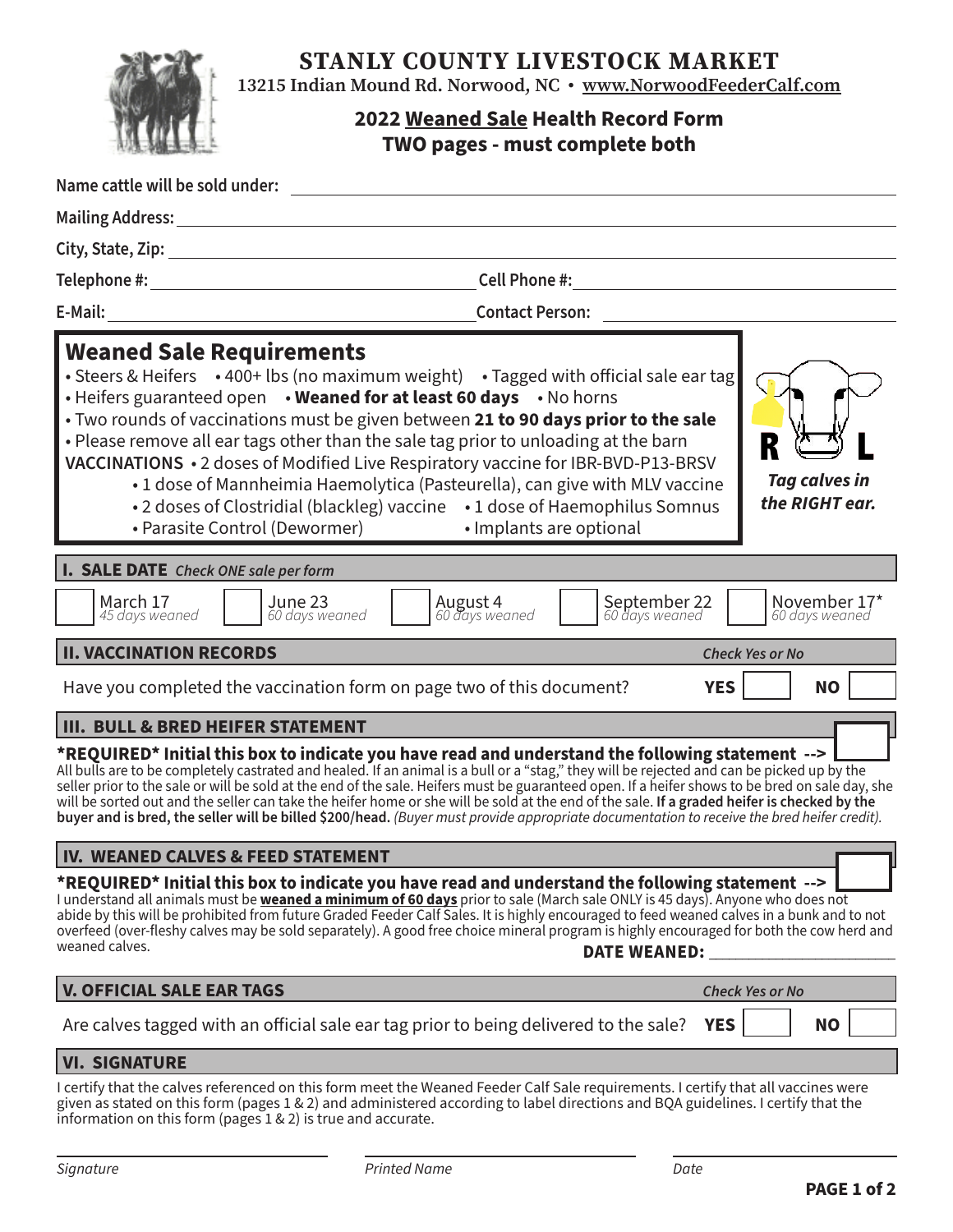## **Weaned Feeder Calf Sale Health Form - Page 2**

*Cattle must be vaccinated with at least two rounds of each required vaccine between 21-90 days before the sale. Follow label directions for time*  in between shots, but we recommend at least 21 days between the vaccine dates. \*\*<mark>Check each box beside the product given</mark>\*\*

| II-A. TWO doses of a respiratory modified-live viral (MLV) vaccine for IBR-BVD-P13-BRSV<br>*Can give Mannheimia Haemolytica (Pasteurella) with MLV vaccine through a combo vaccine                                                                                                                                                                                                                      |                                                                                                                                                                                                                                                                                                                                                                                                         |  |
|---------------------------------------------------------------------------------------------------------------------------------------------------------------------------------------------------------------------------------------------------------------------------------------------------------------------------------------------------------------------------------------------------------|---------------------------------------------------------------------------------------------------------------------------------------------------------------------------------------------------------------------------------------------------------------------------------------------------------------------------------------------------------------------------------------------------------|--|
| <b>FIRST SHOT - CHOOSE ONE</b><br>Must be given 21-90 days prior to sale date                                                                                                                                                                                                                                                                                                                           | <b>BOOSTER SHOT - CHOOSE ONE</b><br>Must be given 21-70 days prior to sale date                                                                                                                                                                                                                                                                                                                         |  |
| Vista Once (Merck - MLV w/pasteurella)<br>Vista 5 (Merck - MLV)<br>Nasalgen 3-PMH with Vista BVD (2 items, Merck - MLV w/past.)<br>Bovi-Shield Gold One Shot (Zoetis - MLV w/pasteurella)<br>Bovi-Shield Gold 5 (Zoetis - MLV)<br>Inforce 3 with One Shot BVD (2 items, Zoetis - MLV w/past.)<br>Pyramid 5 (Boehringer Ingelheim - MLV)<br>Pyramid 5 + Presponse SQ (Boehringer Ingelheim - MLV w/past) | Vista Once (Merck - MLV w/pasteurella)<br>Vista 5 (Merck - MLV)<br>Nasalgen 3-PMH with Vista BVD (2 items, Merck - MLV w/past.)<br>Bovi-Shield Gold One Shot (Zoetis - MLV w/pasteurella)<br>Bovi-Shield Gold 5 (Zoetis - MLV)<br>Inforce 3 with One Shot BVD (2 items, Zoetis - MLV w/past.)<br>Pyramid 5 (Boehringer Ingelheim - MLV)<br>Pyramid 5 + Presponse SQ (Boehringer Ingelheim - MLV w/past) |  |
| Date Administered:                                                                                                                                                                                                                                                                                                                                                                                      | Date Administered:                                                                                                                                                                                                                                                                                                                                                                                      |  |
| Vaccine Serial #:                                                                                                                                                                                                                                                                                                                                                                                       | Vaccine Serial #:                                                                                                                                                                                                                                                                                                                                                                                       |  |
| <b>Expiration Date of Vaccine:</b>                                                                                                                                                                                                                                                                                                                                                                      | <b>Expiration Date of Vaccine:</b>                                                                                                                                                                                                                                                                                                                                                                      |  |
| II-B. At least ONE dose of Mannheimia Haemolytica (Pasteurella)<br>*If given in combination with MLV vaccine within 70 days of the sale, please check this box $-$ > $\Box$<br>Must be given 21-70 days prior to sale date. Our recommendation is to give as a combo vaccine listed under 11-A).                                                                                                        |                                                                                                                                                                                                                                                                                                                                                                                                         |  |
| Once PMH SQ or IN (Merck)                                                                                                                                                                                                                                                                                                                                                                               | OTHER:                                                                                                                                                                                                                                                                                                                                                                                                  |  |
| One Shot (Zoetis)                                                                                                                                                                                                                                                                                                                                                                                       | Date Administered:                                                                                                                                                                                                                                                                                                                                                                                      |  |
| Presponse HM (Boehringer Ingelheim)                                                                                                                                                                                                                                                                                                                                                                     | Vaccine Serial #:                                                                                                                                                                                                                                                                                                                                                                                       |  |
| Nuplura PH (Elanco)                                                                                                                                                                                                                                                                                                                                                                                     | <b>Expiration Date of Vaccine:</b>                                                                                                                                                                                                                                                                                                                                                                      |  |
| II-C. TWO doses of Clostridial 7-way vaccine (Blackleg)<br>*ONE round of somnus is required. Recommend to give with blackleg as a combo or can give as a separate vaccine.                                                                                                                                                                                                                              |                                                                                                                                                                                                                                                                                                                                                                                                         |  |
| <b>FIRST SHOT - CHOOSE ONE</b><br>Must be given 21-90 days prior to sale date                                                                                                                                                                                                                                                                                                                           | <b>SECOND SHOT - CHOOSE ONE</b><br>Must be given 21-70 days prior to sale date                                                                                                                                                                                                                                                                                                                          |  |
| Vision 7 (Merck)<br>Cavalry 9 (Merck)<br>Ultrabac 7 (Zoetis)<br>Ultrachoice 7 (Zoetis)<br>Caliber 7 (Boehringer Ingelheim)<br>Alpha 7 (Boehringer Ingelheim)<br>OTHER: WELL ARE A STREET                                                                                                                                                                                                                | Vision 7 (Merck)<br>Cavalry 9 (Merck)<br>Ultrabac 7 (Zoetis)<br>Ultrachoice 7 (Zoetis)<br>Caliber 7 (Boehringer Ingelheim)<br>Alpha 7 (Boehringer Ingelheim)<br>OTHER: Annual Property of the Contract of the Contract of the Contract of the Contract of the Contract of the Contract of the Contract of the Contract of the Contract of the Contract of the Contract of the Contract of the           |  |
| Date Administered:                                                                                                                                                                                                                                                                                                                                                                                      | Date Administered:                                                                                                                                                                                                                                                                                                                                                                                      |  |
| Vaccine Serial #:                                                                                                                                                                                                                                                                                                                                                                                       | Vaccine Serial #:                                                                                                                                                                                                                                                                                                                                                                                       |  |
| <b>Expiration Date of Vaccine:</b>                                                                                                                                                                                                                                                                                                                                                                      | <b>Expiration Date of Vaccine:</b>                                                                                                                                                                                                                                                                                                                                                                      |  |
| Somnus MUST be given with one of the above vaccines or as a separate shot. List which vaccine it is given with and the date given.                                                                                                                                                                                                                                                                      |                                                                                                                                                                                                                                                                                                                                                                                                         |  |
|                                                                                                                                                                                                                                                                                                                                                                                                         | Somnus Date Administered:                                                                                                                                                                                                                                                                                                                                                                               |  |
| II-D. Parasite Control (Dewormer) - One round is required. Second round is optional.                                                                                                                                                                                                                                                                                                                    |                                                                                                                                                                                                                                                                                                                                                                                                         |  |
| Date Administered:                                                                                                                                                                                                                                                                                                                                                                                      | Date Administered:                                                                                                                                                                                                                                                                                                                                                                                      |  |
| Serial #:                                                                                                                                                                                                                                                                                                                                                                                               | Serial #:                                                                                                                                                                                                                                                                                                                                                                                               |  |
| II-E. * OPTIONAL* Implants<br>Date Administered:                                                                                                                                                                                                                                                                                                                                                        | This two-page form is required for all Weaned Graded Feeder<br>Calf Sales at Stanly County Livestock Market. Bring the<br>completed and signed form with you on sale day. If you sell in<br>multiple sales, you must bring a copy to every sale.                                                                                                                                                        |  |
| Name of Product:                                                                                                                                                                                                                                                                                                                                                                                        |                                                                                                                                                                                                                                                                                                                                                                                                         |  |